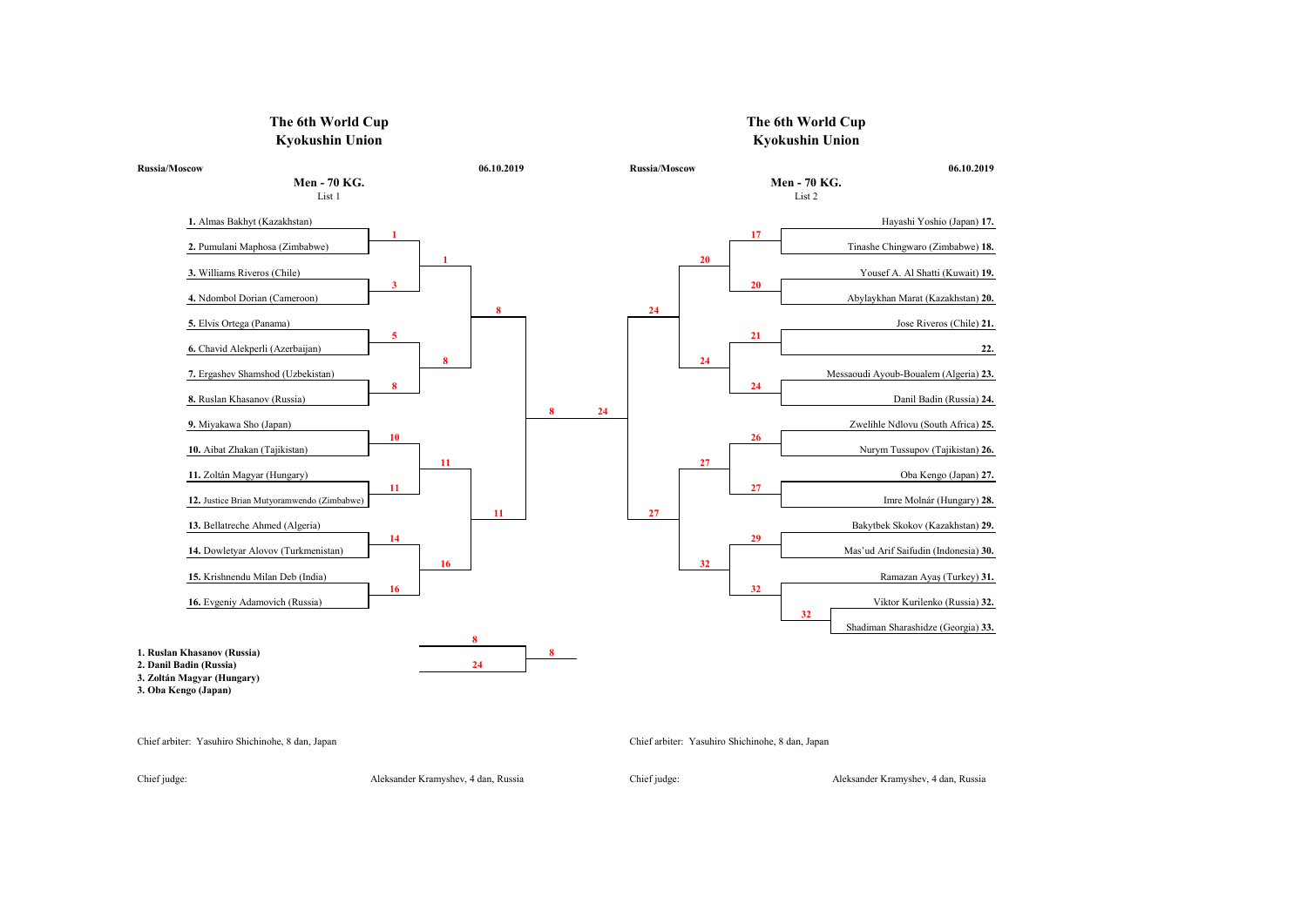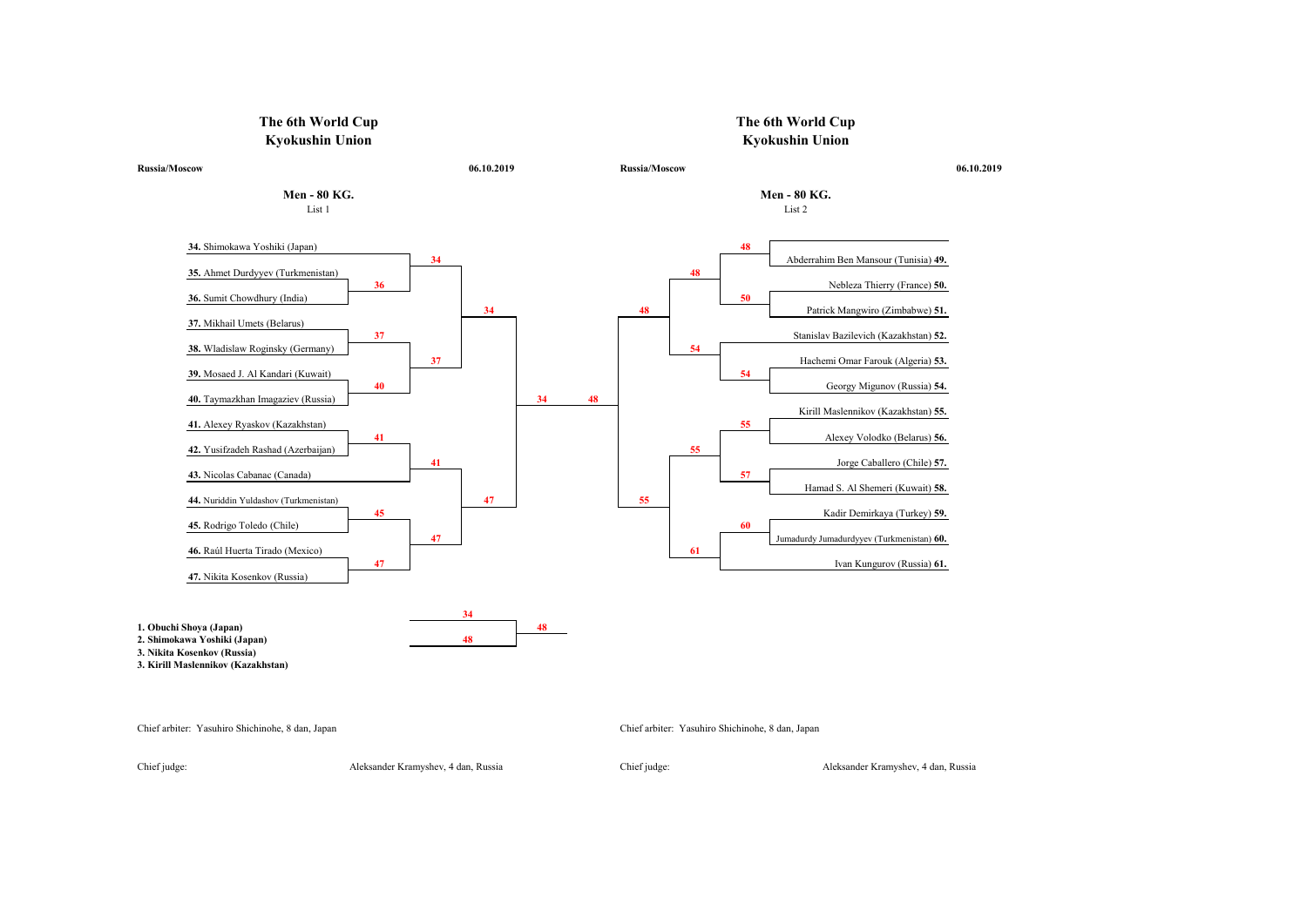

Chief judge: Aleksander Kramyshev, 4 dan, Russia Chief judge: Aleksander Kramyshev, 4 dan, Russia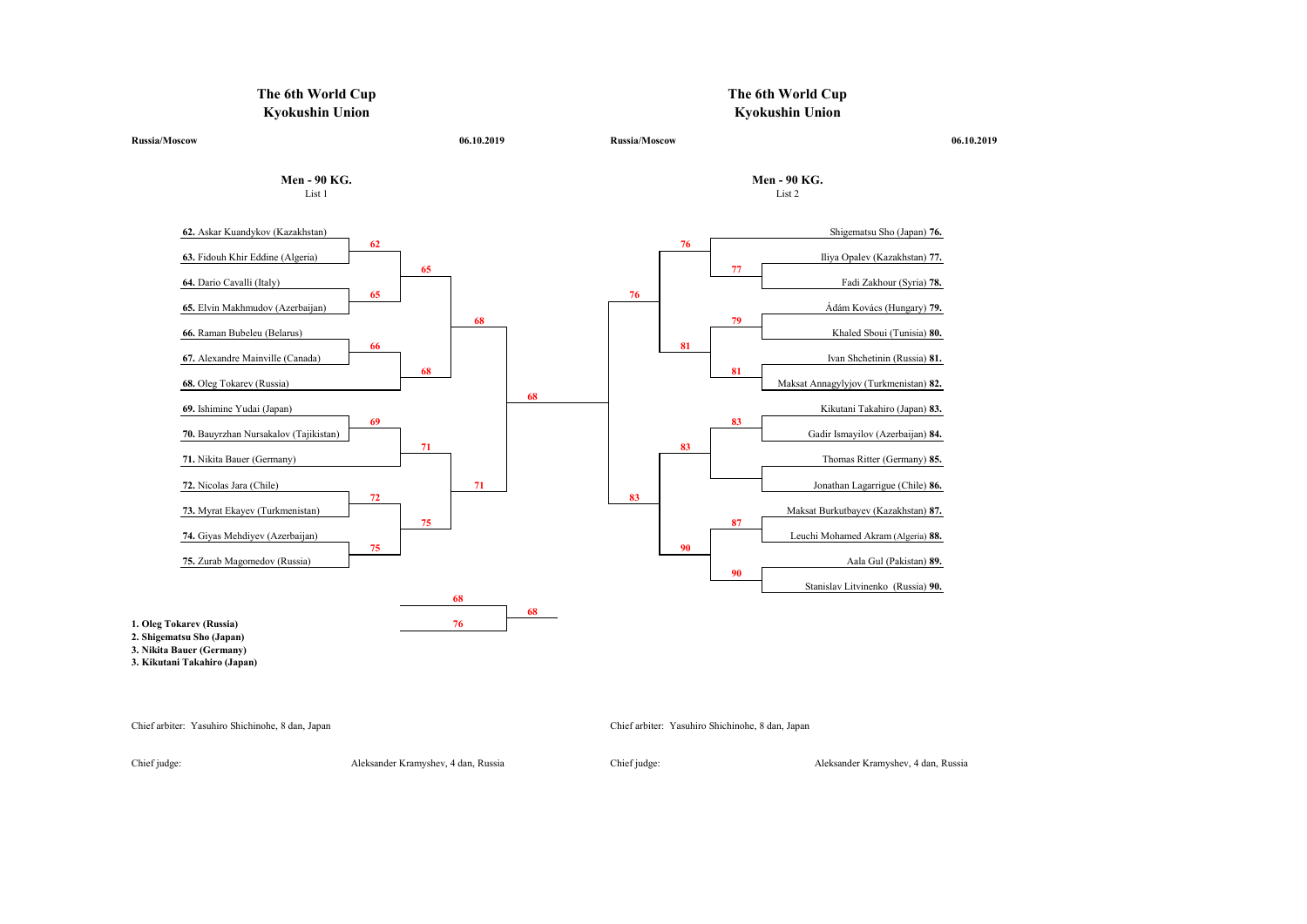Russia/Moscow 06.10.2019

## Men 90 KG. + 91. Timur Raiymbekov (Kazakhstan) 92 92. Aleh Dalidovich (Belarus) 94 93. Konstantin Korolihin (Germany) 94 94. Alexsey Rygin (Russia) 94 95. Sadig Mamedov (Kazakhstan) 95 96. Bernardo Arriagada (Chile) 97 97. Kadina Aziev (Russia) 97 98. Wadim Malinowski (Germany) 98 99. Vitaliy Rogatin (Tajikistan) 94 100. Ashitaka Yuhei (Japan) 100 101. Naison Chituwa (Zimbabwe) 100 102. Michaël Cordeiro (Canada) 103 103. Andrey Stepin (Russia) 103 104. Anis Mechri (Tunisia) 100 105. Vladislav Podkorytov (Russia) 105 106. Marc-André Dorval (Canada) 105 107. Gasin Alexandr (Germany) 107 108. Evgeniy Dulov (Kazakhstan) 108 109. Alihan Doschanov (Turkmenistan)

1. Alexsey Rygin (Russia)

- 2. Ashitaka Yuhei (Japan)
- 3. Kadina Aziev (Russia)
- 3. Vladislav Podkorytov (Russia)

Chief arbiter: Yasuhiro Shichinohe, 8 dan, Japan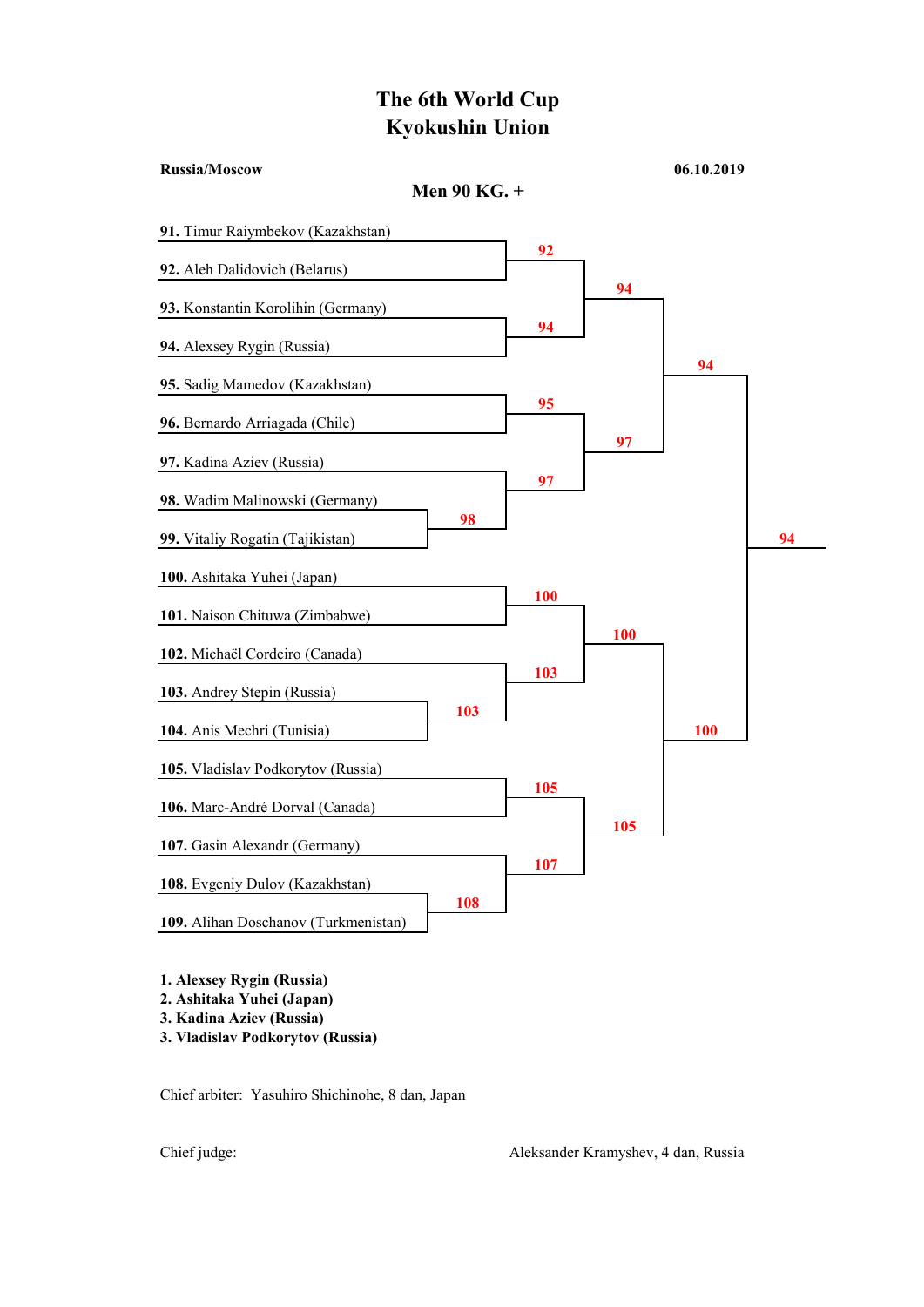### Russia/Moscow 06.10.2019





1. Fukutoku Moeka (Japan)

2. Kunimoto Haruka (Japan)

3. Uliana Tyulina (Russia)

3. Tatiana Kartashova (Russia)

Chief arbiter: Yasuhiro Shichinohe, 8 dan, Japan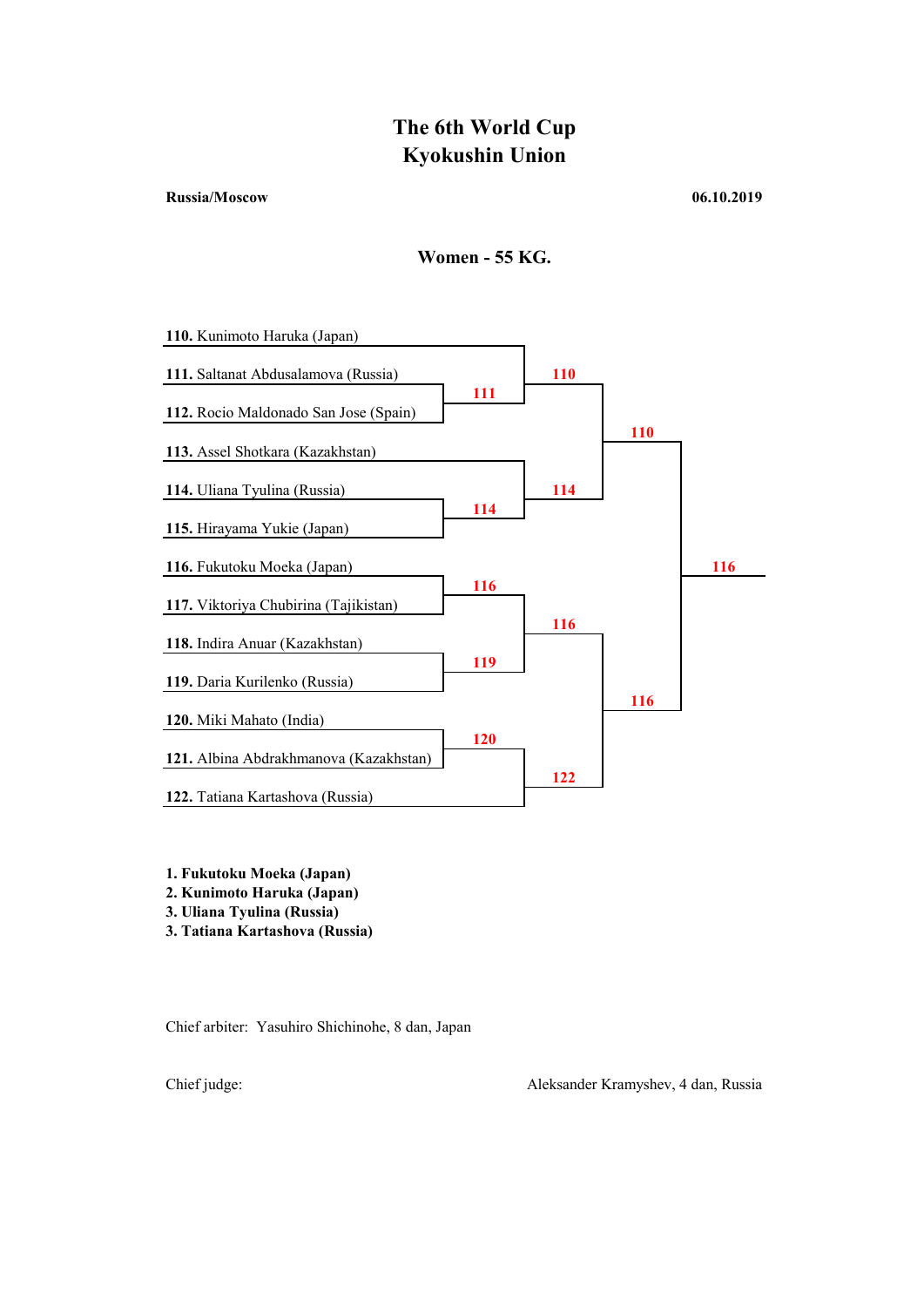#### Russia/Moscow 06.10.2019





- 1. Fukutoku Yumi (Japan)
- 2. Regina Meshkova (Kazakhstan)
- 3. Alina Polishchuk (Russia)
- 3. Iria Fernandez De Arroyabe Fernandes (Spain)

Chief arbiter: Yasuhiro Shichinohe, 8 dan, Japan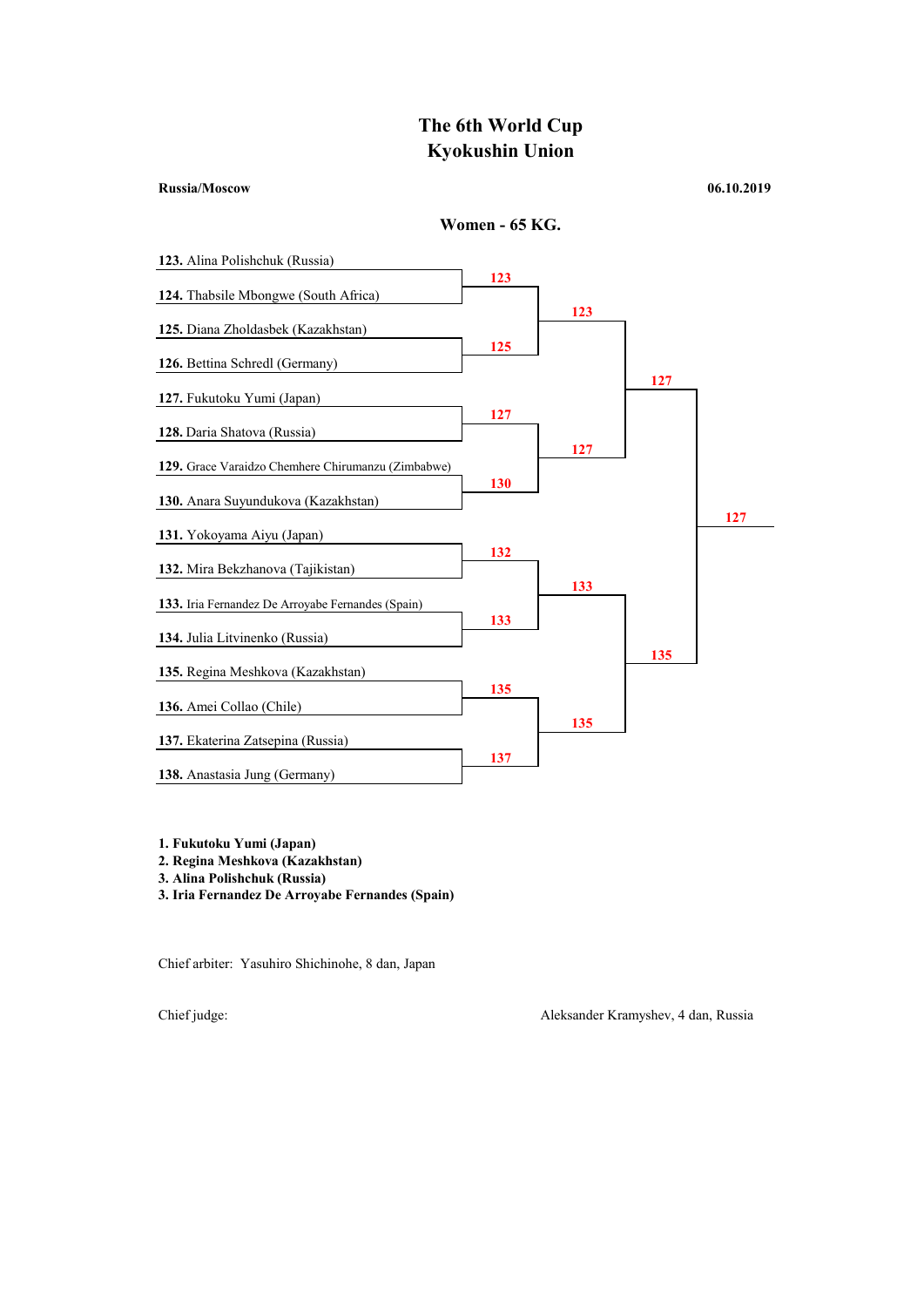#### Russia/Moscow 06.10.2019

Women 65 KG. +



1. Hellen Cristina (Brazil)

2. Margarita Mikhailova (Russia)

3. Kunsulu Abulkhanova (Kazakhstan)

3. Andrea Schmidt (Germany)

Chief arbiter: Yasuhiro Shichinohe, 8 dan, Japan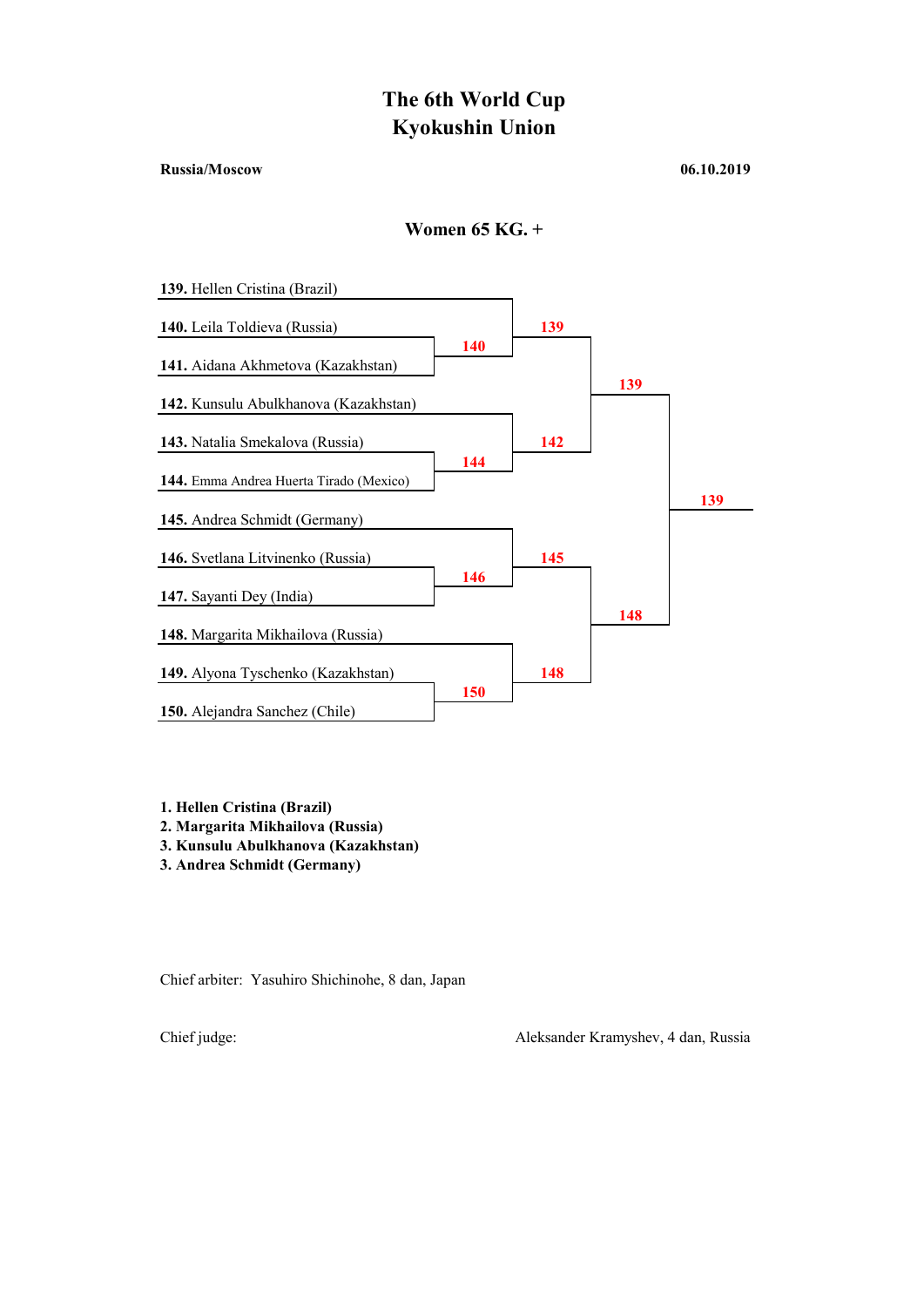#### Russia/Moscow 06.10.2019

## Veterans (36-40 years) -80 KG.



1. Vladimir Vitchenko (Kazakhstan)

2. Aleksandr Kolychev (Russia)

- 3. Vyacheslav Khromov (Kazakhstan)
- 3. Ruslan Nurgaliyev (Kazakhstan)

Chief arbiter: Yasuhiro Shichinohe, 8 dan, Japan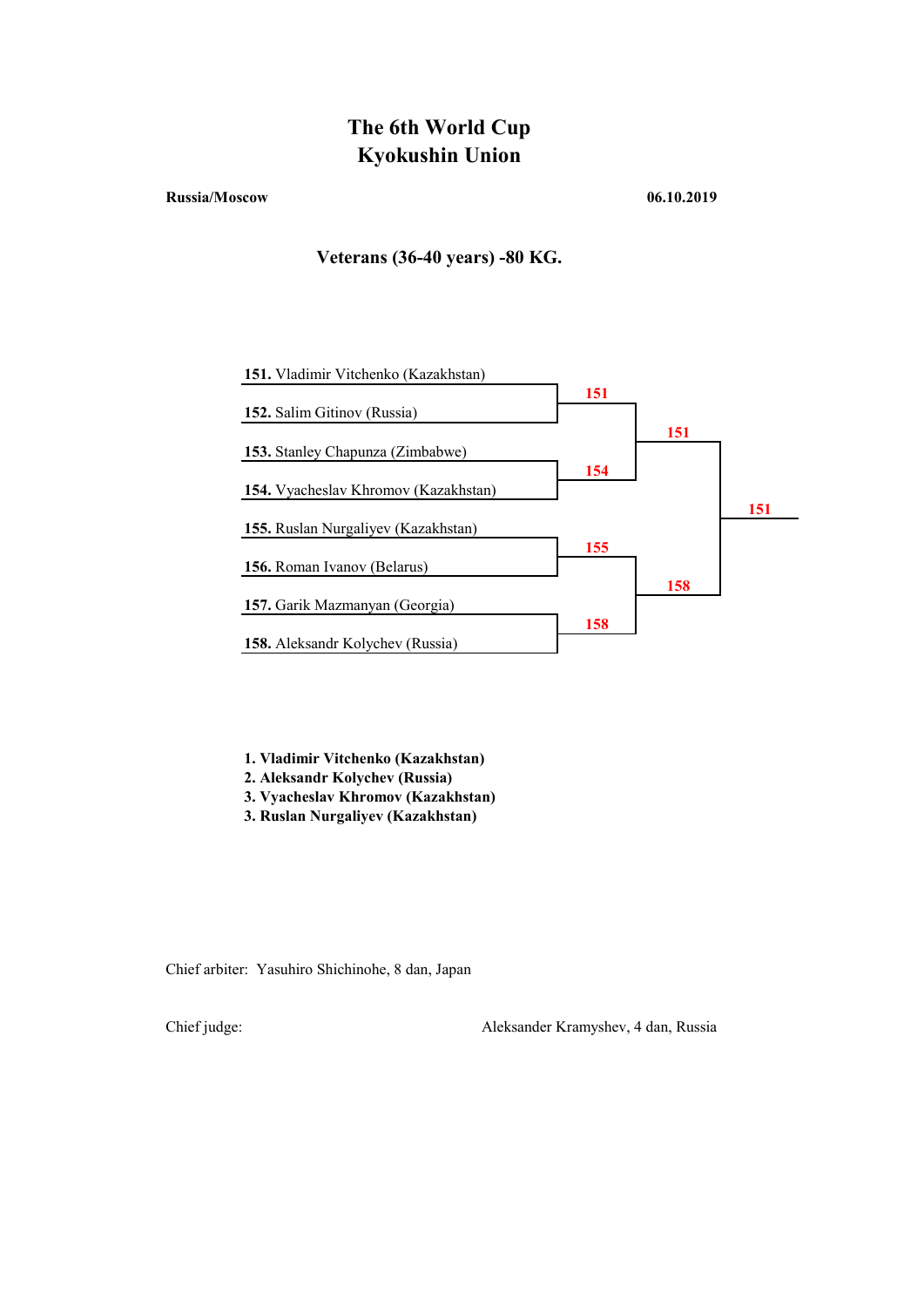### Russia/Moscow 06.10.2019

## Veterans (36-40 years) 80 KG. +



- 1. Alexander Popov (Russia)
- 2. Konstantin Elapov (Kazakhstan)
- 3. Musa Musaev (Russia)
- 3. Dmitry Kostylev (Russia)

Chief arbiter: Yasuhiro Shichinohe, 8 dan, Japan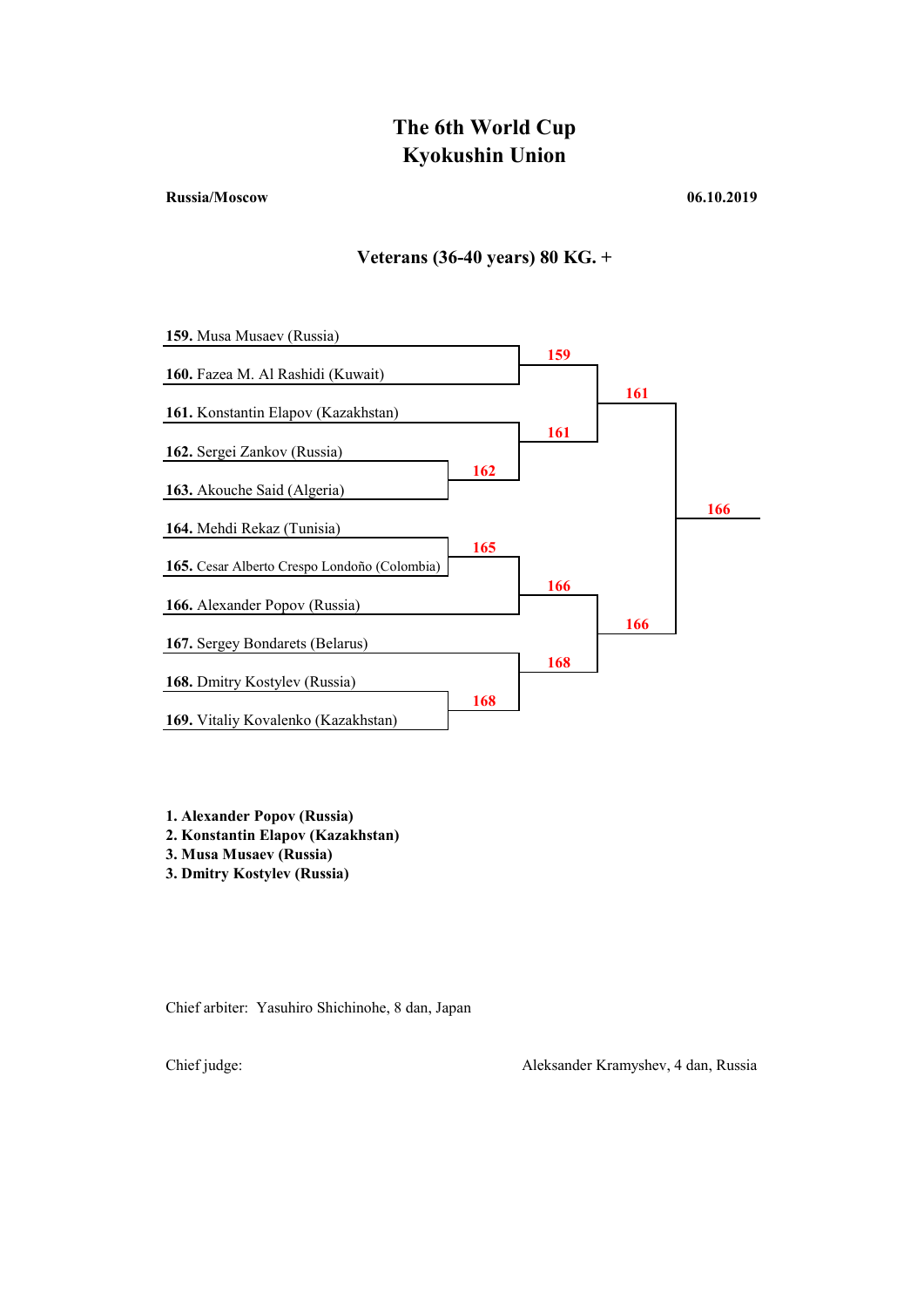#### Russia/Moscow 06.10.2019

### Veterans (41-45 years) -80 KG.



1. Victor Collao (Chile)

- 2. Vadim Muratov (Russia)
- 3. Konstantin Laptev (Russia)
- 3. Murat Mambeteev (Kazakhstan)

Chief arbiter: Yasuhiro Shichinohe, 8 dan, Japan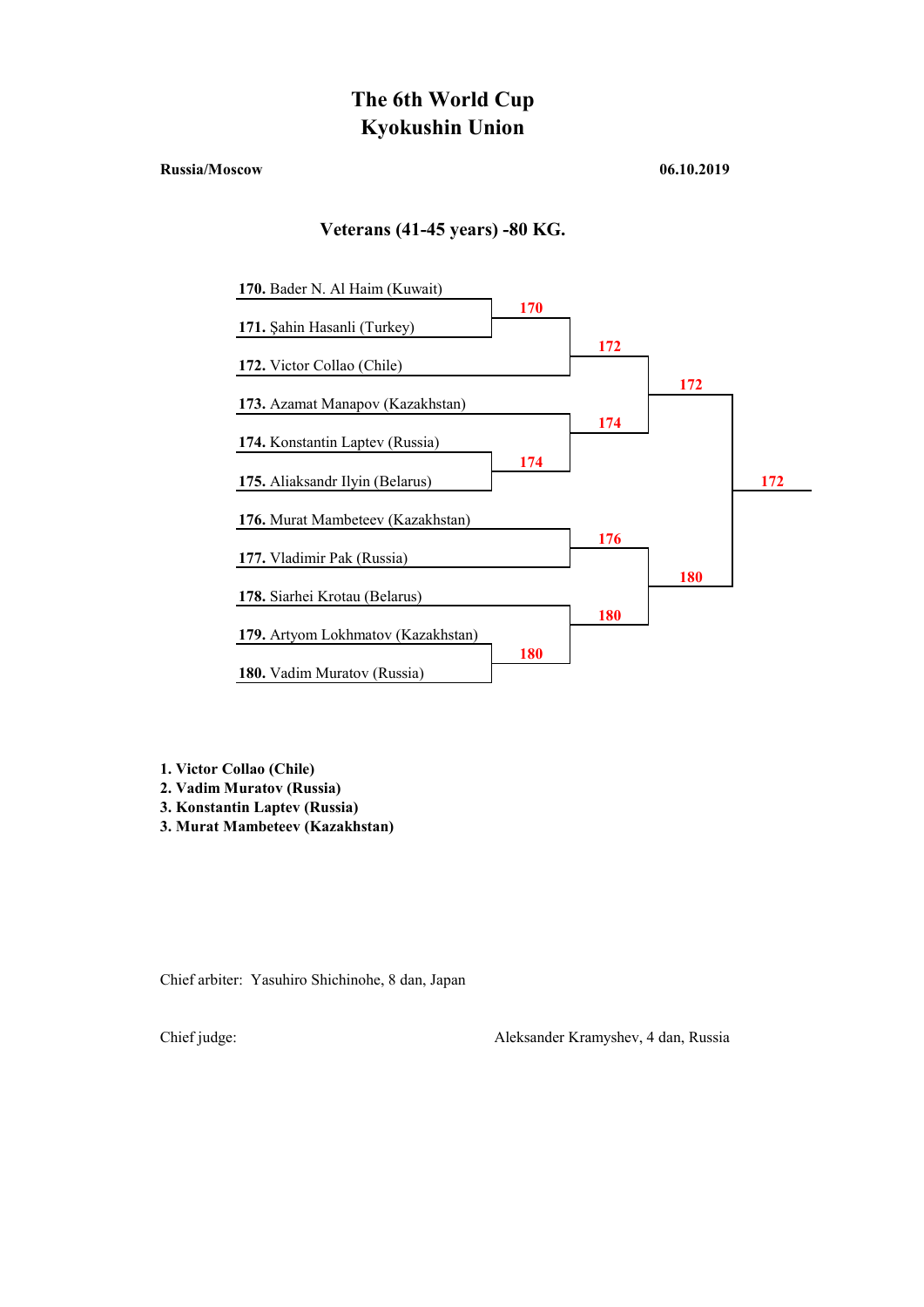#### Russia/Moscow 06.10.2019

### Veterans (41-45 years) 80 KG. +



1. Samson Muripo (Zimbabwe)

2. Tolegen Tavlyutov (Kazakhstan)

3. Alexandr Troshkin (Kazakhstan)

3. Alexandr Kalin (Kazakhstan)

Chief arbiter: Yasuhiro Shichinohe, 8 dan, Japan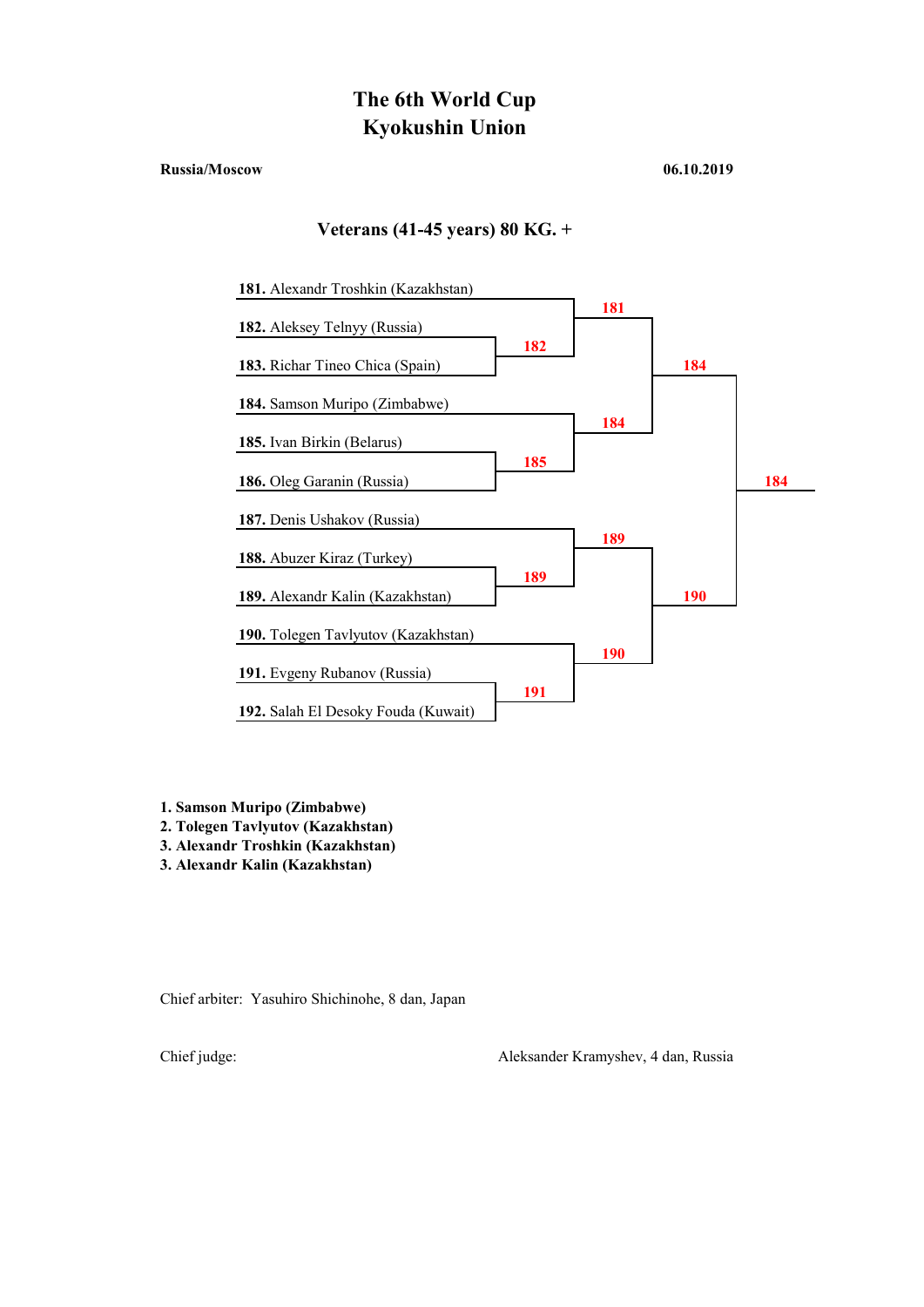#### Russia/Moscow 06.10.2019

## Veterans (46+ years) open weight category



- 1 м. Gonzalo Rincon Tapias (Colombia)
- 2 м. Tarantus-Sandu Emanoil-Constantin (Romania)
- 3 м. Alexandr Kirilov (Russia)
- 3 м. Wassili Geier (Germany)

Chief arbiter: Yasuhiro Shichinohe, 8 dan, Japan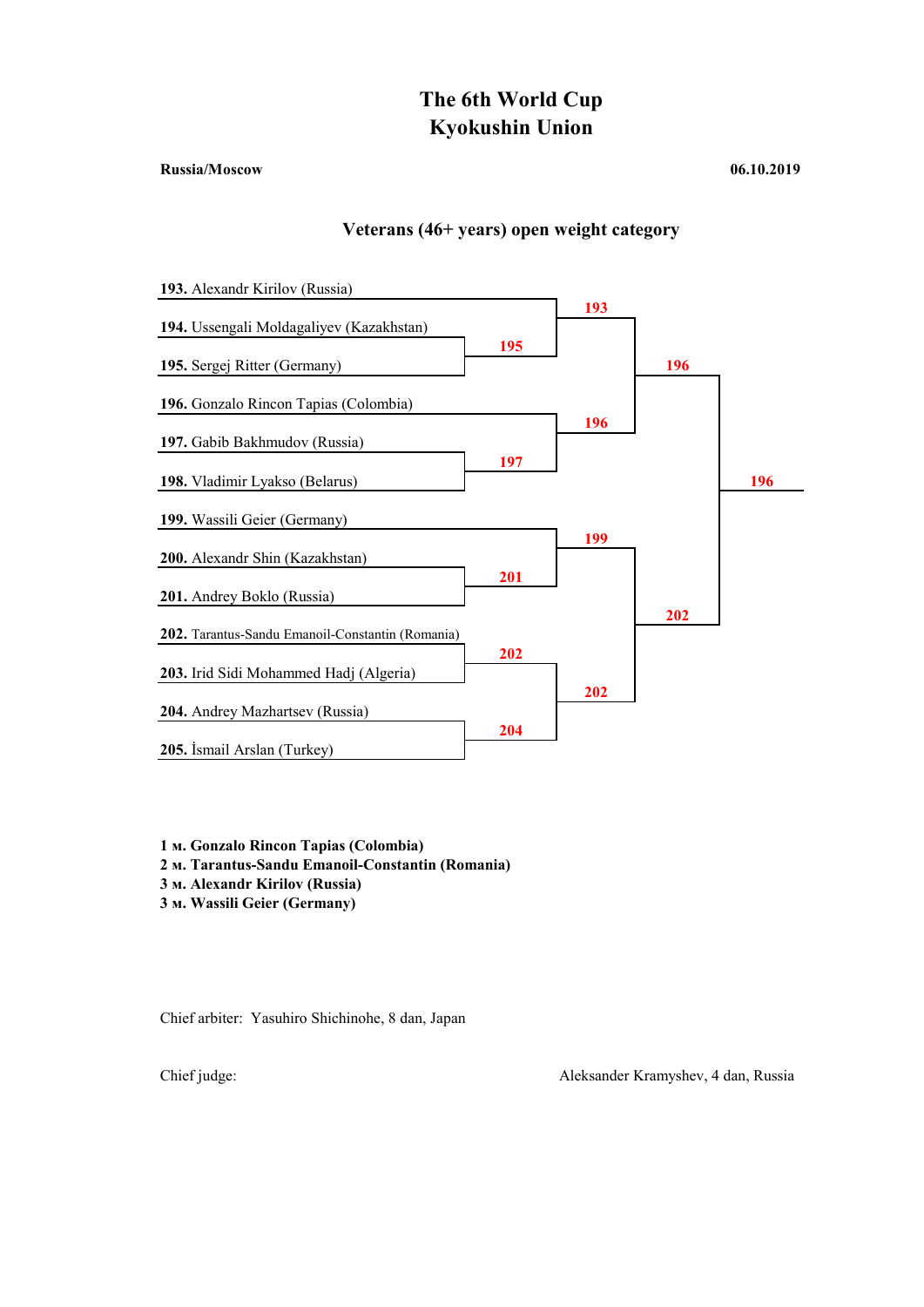## Russia / Moscow 06.10.2019

## *KATA Women +16 years*

| $N_2$ | <b>Name and Surname</b>  | Country        | Preliminary<br>stage | <b>Semifinal</b><br>(4 people) |                     | Final<br>$(2$ people) |                     |
|-------|--------------------------|----------------|----------------------|--------------------------------|---------------------|-----------------------|---------------------|
|       |                          |                | <b>Points</b>        | <b>Points</b>                  | Amount<br>of points | <b>Points</b>         | Amount<br>of points |
| 206   | Liudmila Sheraizina      | <b>Belarus</b> | 20.0                 |                                |                     |                       |                     |
| 139   | Hellen Cristina          | <b>Brazil</b>  | 20.1                 |                                |                     |                       |                     |
| 207   | Priscilla Noronha Cocchi | <b>Brazil</b>  | 21.0                 |                                |                     |                       |                     |
| 208   | Viktória Vass            | Hungary        | 20.3                 |                                |                     |                       |                     |
| 126   | <b>Bettina Schredl</b>   | Germany        | 22.7                 | 28.3                           | 51.0                |                       |                     |
| 147   | Sayanti Dey              | India          | 20.0                 |                                |                     |                       |                     |
| 210   | Ylenia Barjuan           | Spain          | 21.1                 |                                |                     |                       |                     |
| 211   | Gulnara Abzhanova        | Kazakhstan     | 21.9                 |                                |                     |                       |                     |
| 212   | Saniya Kassabayeva       | Kazakhstan     | 21.8                 |                                |                     |                       |                     |
| 213   | Karina Sultanova         | Kazakhstan     | 22.4                 | 27.9                           | 50.3                |                       |                     |
| 214   | Sabrina Beaulieu         | Canada         | 21.9                 |                                |                     |                       |                     |
| 215   | Natalya Makarova         | Russia         | 22.6                 | 28.7                           | 51.3                | 28.4                  | 79.7                |
| 216   | Elena Chugunova          | Russia         | 21.2                 |                                |                     |                       |                     |
| 217   | Victoria Vovk            | Russia         | 21.6                 |                                |                     |                       |                     |
| 218   | Alina Loshakova          | Russia         | 22.4                 | 28.7                           | 51.1                | 29.0                  | 80.1                |
| 219   | Stella Kazanseva         | Turkmenistan   | 20.5                 |                                |                     |                       |                     |
| 136   | Amei Collao              | Chile          | 20.9                 |                                |                     |                       |                     |

1. Alina Loshakova (Russia)

2. Natalya Makarova (Russia)

3. Bettina Schredl (Germany)

3. Karina Sultanova (Kazakhstan)

Сhief Arbiter: Yasuhiro Shichinohe, 8 dan, Japan

Сhief judge: Aleksandr Kramyshev, 4 dan, Moscow